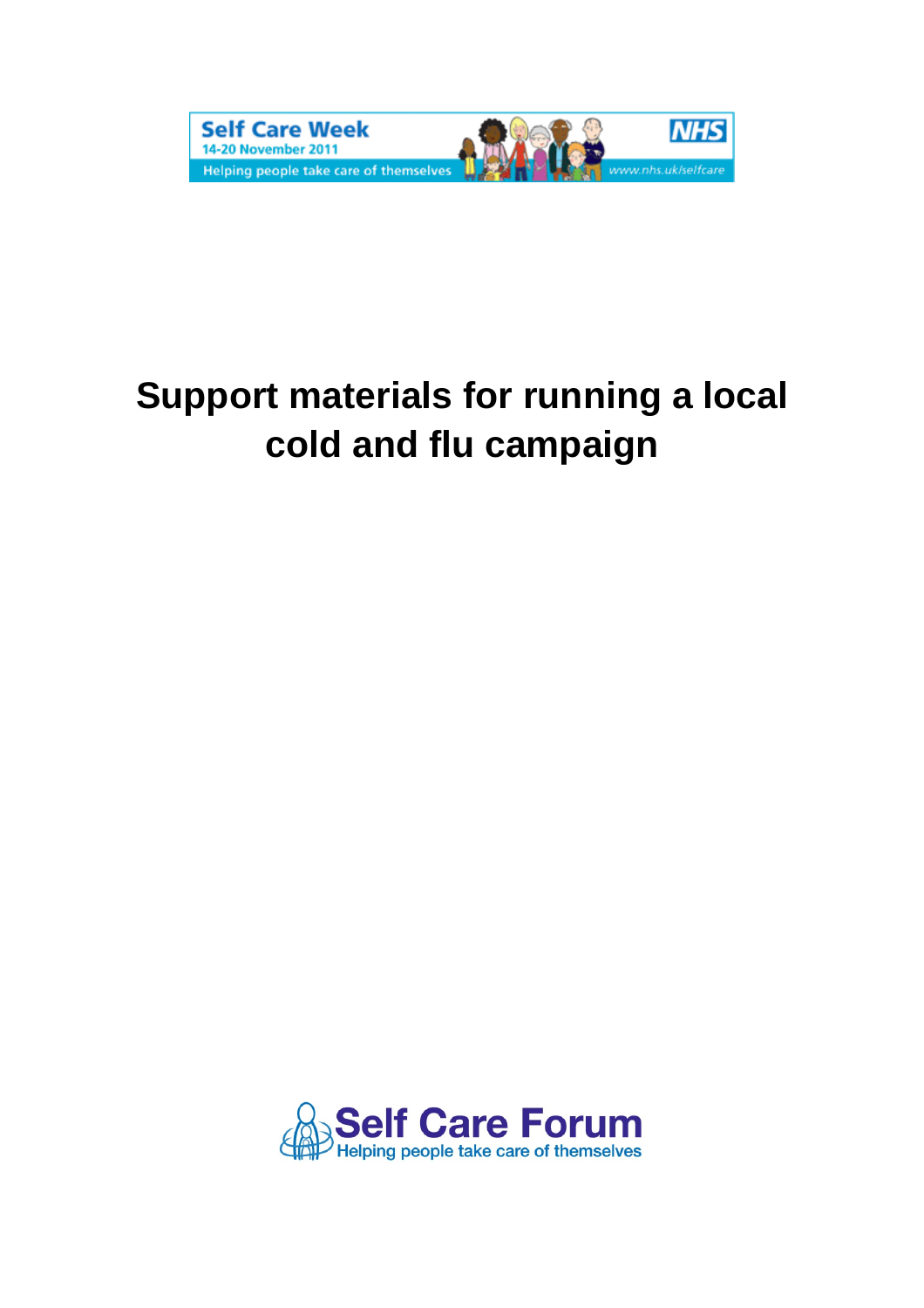# **Why run a cold and flu campaign?**

Colds and flu affect 15 million people each year in the UK.<sup>1</sup> Both infections are much more common in the winter months and it has been suggested that there may be a higher incidence of flu than usual this winter after two years of relatively limited outbreaks. $2$ 

Colds and flu can often lead people to make unnecessary trips to their GP when they should be resting at home. $3$  They may mistakenly think that they need antibiotics to get better,<sup>4</sup> or simply seek medical advice too soon because they do not know how long the symptoms typically last.<sup>[5](#page-4-4)</sup>

The months leading up to the cold and flu season are therefore an ideal time for informing people about how to prepare for such illnesses, what they can do if they get ill and when they do need to see the doctor.

# **Key Messages:**

- Most people suffering from colds and flu can treat their symptoms at home without going to the doctor
- Antibiotics do not help get rid of colds and flu
- Providing information about colds and flu can help people effectively manage their symptoms through self care and know when it is necessary to go to the doctor.

If you are planning on running a cold and flu campaign in your local area, here are some resources that you might find useful:

# **For the doctor's surgery**

**European Antibiotic Awareness Day posters 18th November 2011:**  The European Antibiotic Awareness Day on 18 November 2011 provides a platform to remind prescribers and the general public about the dangers of antibiotic overuse. The key message is to encourage prudent antibiotic prescribing so that antibiotics remain a safe and effective resource for the future. The posters promote the message in relation to colds and flu.

• **[No amount of antibiotics will get rid of your cold](http://www.dh.gov.uk/prod_consum_dh/groups/dh_digitalassets/@dh/@en/@ps/documents/digitalasset/dh_120849.pdf) [Antibiotics won't help your defences against a cold](http://www.dh.gov.uk/prod_consum_dh/groups/dh_digitalassets/@dh/@en/@ps/documents/digitalasset/dh_120845.pdf)**

These posters can be put up in the waiting room to remind people that antibiotics don't work in the treatment of colds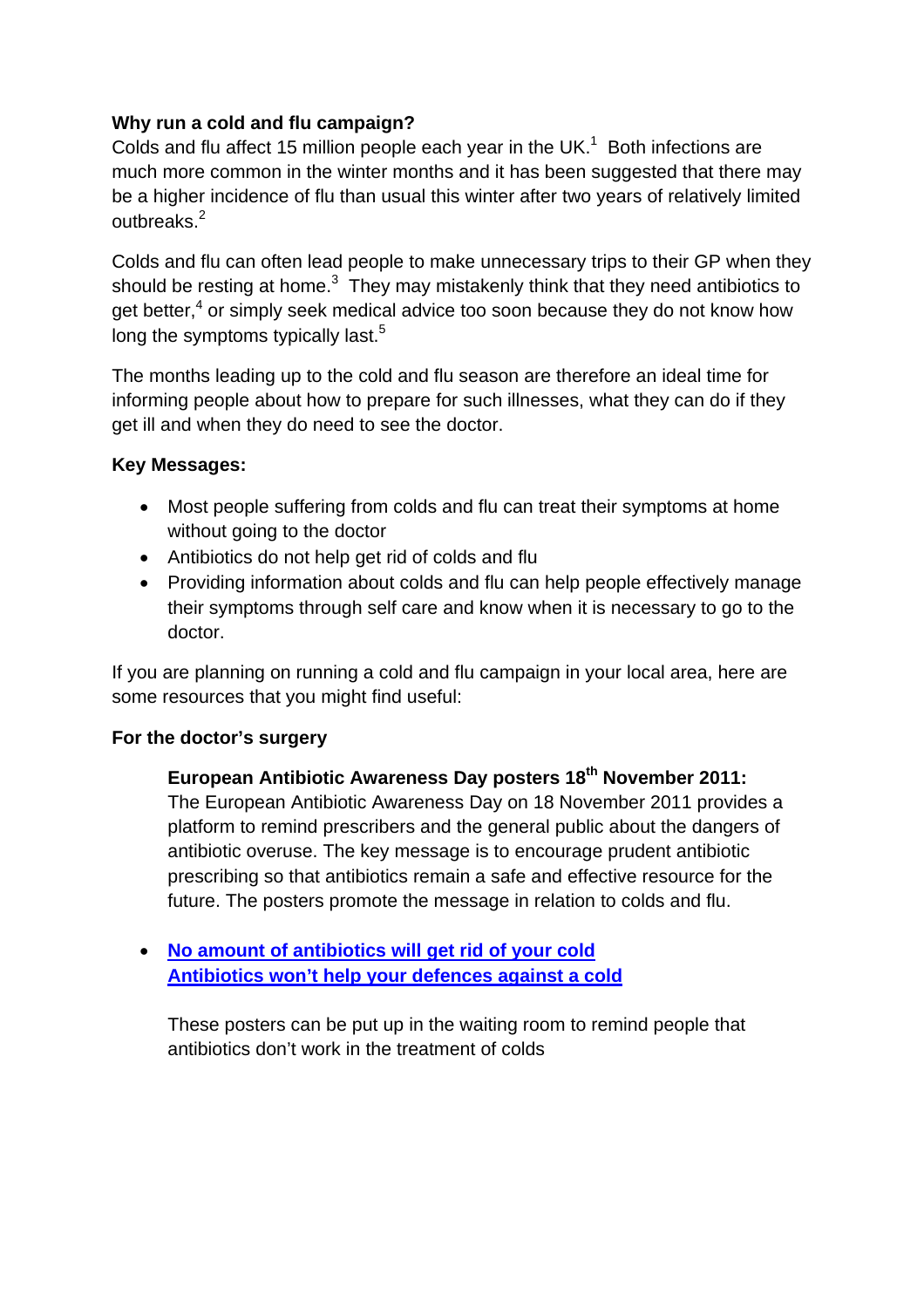• **The battle against flu and colds leaflet** ([http://www.selfcareforum.org/wp](http://www.selfcareforum.org/wp-content/uploads/2011/07/Coldandfluleafletcolour.pdf)[content/uploads/2011/07/Coldandfluleafletcolour.pdf\)](http://www.selfcareforum.org/wp-content/uploads/2011/07/Coldandfluleafletcolour.pdf) ([http://www.selfcareforum.org/wp](http://www.selfcareforum.org/wp-content/uploads/2011/07/fluleafletblackandwhiteversion.pdf)[content/uploads/2011/07/fluleafletblackandwhiteversion.pdf](http://www.selfcareforum.org/wp-content/uploads/2011/07/fluleafletblackandwhiteversion.pdf)) This leaflet, produced by PAGB and the Royal College of General Practitioners (RCGP), explains how long people can expect the symptoms of colds and flu to last and what can be done to relieve them.

# • **[Non-prescription pad](http://www.dh.gov.uk/prod_consum_dh/groups/dh_digitalassets/@dh/@en/@ps/documents/digitalasset/dh_120848.pdf)**

A 'Non-prescription' that can be given to patients suffering from colds and flu who do not need a prescription for antibiotics.

#### **For the local media**

Local newspapers, radio and regional television news can be a great way of getting messages out to a large number of patients at little cost. Such media is always keen to find suitable stories that have a local angle and can be used to fill column inches and air time.

The following **press release** can be downloaded and adapted to be sent out to local media.

A list of local newspapers and their contact details can be found on the Newspaper Society's website - [NS website](http://www.newspapersoc.org.uk/) and most local radio stations will have their own website with contact details on.

Offering a spokesperson for interview such as a GP, practice nurse or pharmacist can be a very effective way of gaining media coverage, particularly radio coverage e.g. a phone-in about colds and flu.

Both the [Royal Pharmaceutical Society](http://www.rpharms.com/about-us/media-centre.asp) and the [National Pharmacy Association](http://www.npa.co.uk/Representing-you/Media-centre/) have a network of community pharmacists across the UK who are media trained and available as spokespeople. Speak to your local medical committee about their media spokespeople.

# **Flu vaccination**

The seasonal flu vaccine is offered free to people at greater risk of developing serious complications if they catch flu.

It is recommended that people have the flu jab if they:

- are 65 years old or over
- are pregnant
- have a serious medical condition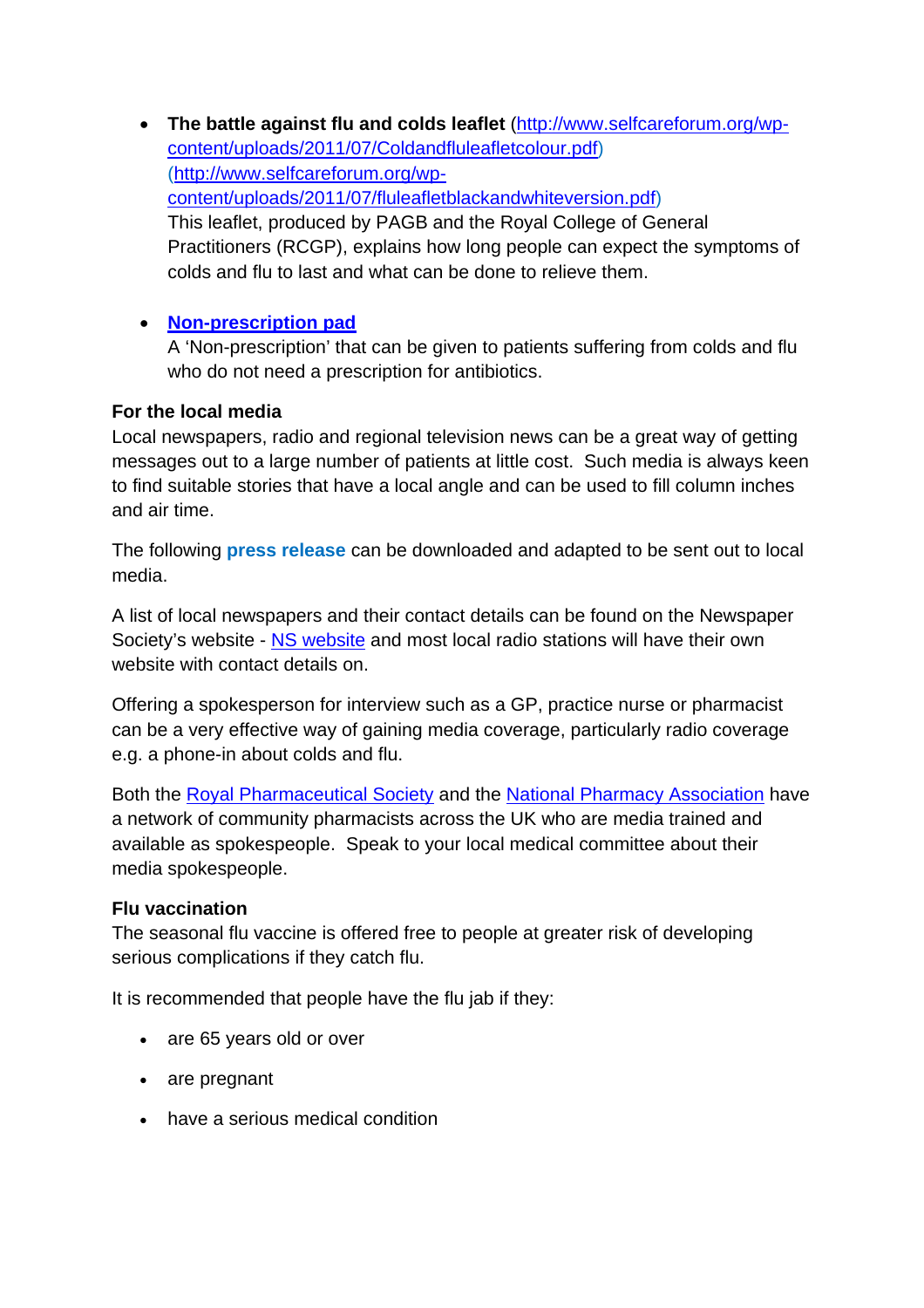- are living in a long-stay residential care home or other long-stay care facility (not including prisons, young offender institutions or university halls of residence)
- are the main carer for an elderly or disabled person whose welfare may be at risk if you fall ill
- are a frontline health or social care worker

Further information can be found on the [NHS Choices website](http://www.nhs.uk/Conditions/Flu-jab/Pages/Whyitshouldbedone.aspx)

# **Key Facts and Figures**

- Colds and flu affect 15 million people each year in the UK. $<sup>6</sup>$ </sup>
- Colds are caused by over 200 viruses, compared to seasonal flu which is caused by three types of virus; influenza A, B, and C.
- Colds and flu have similar symptoms and it can be difficult to tell whether you have a heavy cold or flu. The main differences are that flu symptoms are more severe, with a high temperature and symptoms that come on quickly.
- It has been estimated that adults suffer 2 to 5 colds per year, and school children may suffer [7](#page-4-6) to 10 colds per year.<sup>7</sup>
- The cold and flu season lasts from around September to March. 80% of all annual colds are contracted during this time period.<sup>[8](#page-4-7)</sup>
- One theory for why there is an increase in colds and flu in winter is because of more people gathering indoors in poorly ventilated rooms makes it easier for the virus to spread.
- Women get more colds than men, probably due to increased interaction with children.<sup>[9](#page-4-8)</sup>
- Once outside the nasal passages, the cold virus can survive up to three hours on inanimate objects and skin.
- The saying 'Feed a cold and starve a fever' is a myth while appetite is often lost during a fever, you should actually try to eat something nutritious to help give you energy to fight the virus.

The NHS Choices website also has a whole section on colds and flu at: <http://www.nhs.uk/Livewell/Coldsandflu/Pages/Coldsandfluhome.aspx>